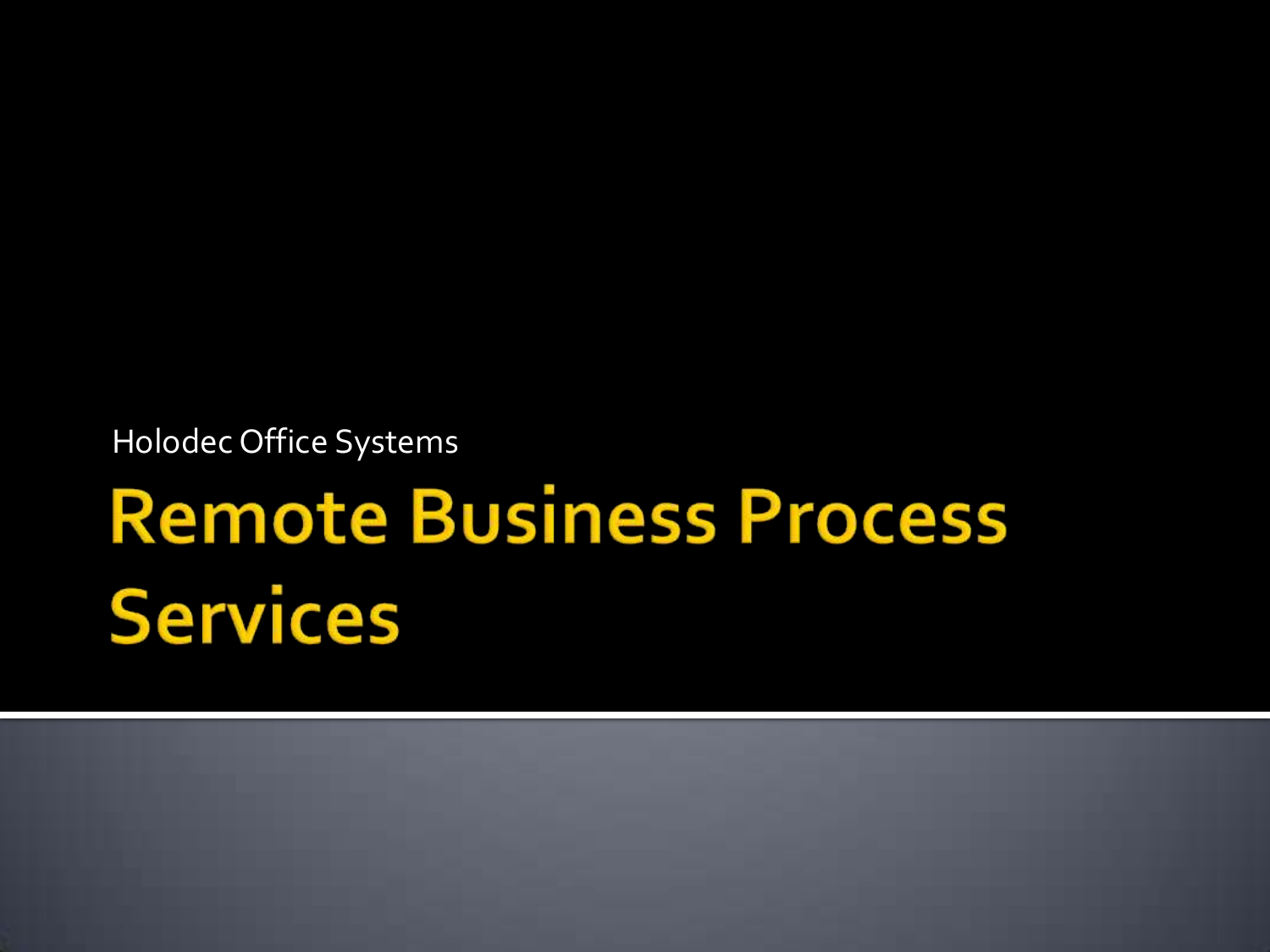## It would be great if we could outsource this work!

- Business is not always predictable, and outsourcing makes sense when time is short or staffing is inadequate
- **Specialized expertise in Business Process** Analysis is now available through our remote services platform
- **The following slides are a checklist to help** you determine if your project is right for outsourcing!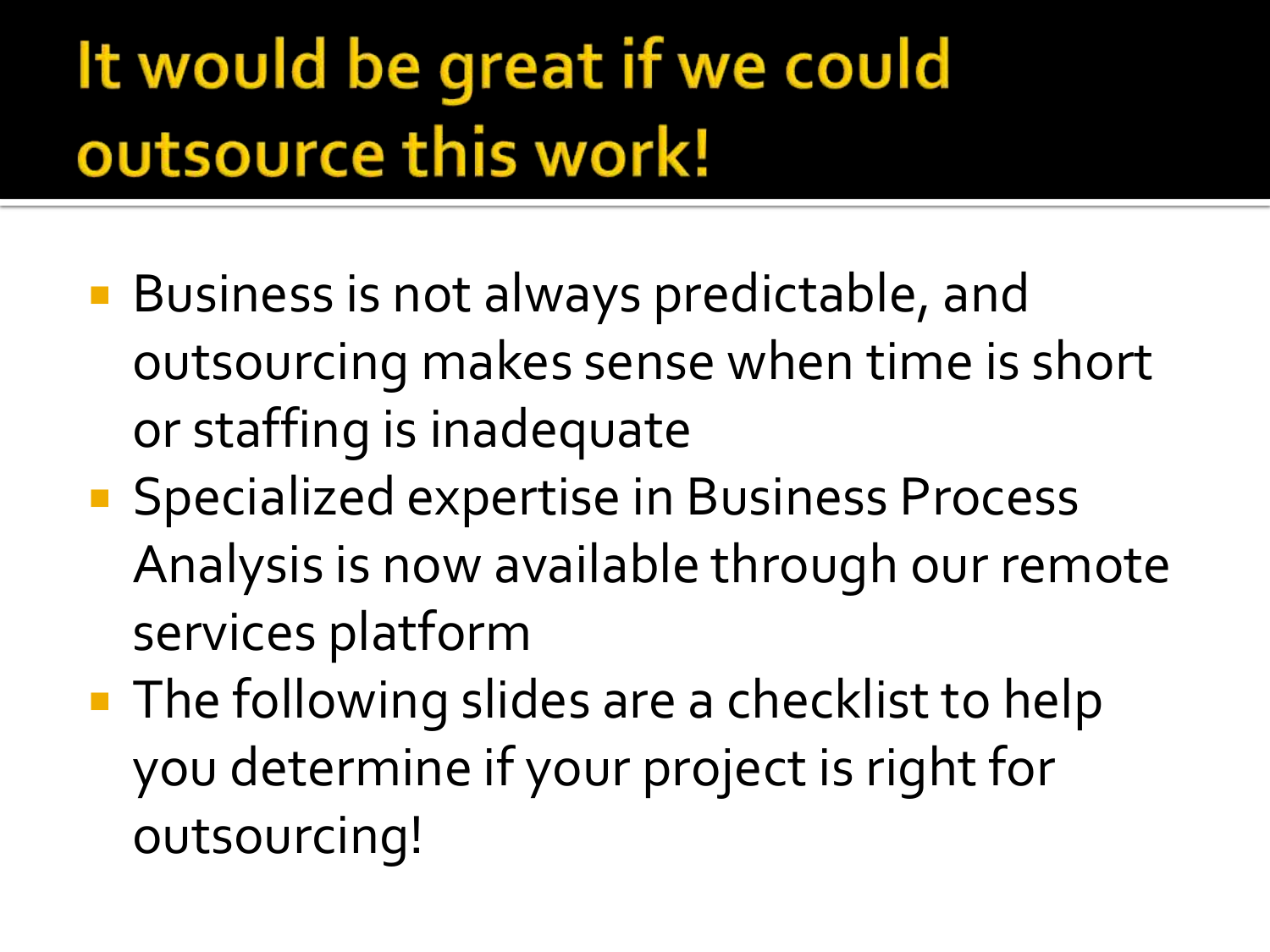## **Can I Outsource This Project: Is the Objective Defined?**

■ We need to know why we are looking into outsourcing work? Is this the right type of project to outsource? Is it a project to improve a process? Develop a brand new process? Create Software? Or just to document what we know? (Answer

 $\mathcal{L}_\text{max}$  and  $\mathcal{L}_\text{max}$  and  $\mathcal{L}_\text{max}$  and  $\mathcal{L}_\text{max}$  and  $\mathcal{L}_\text{max}$  and  $\mathcal{L}_\text{max}$ 

 $\mathcal{L}_\text{max}$  and  $\mathcal{L}_\text{max}$  and  $\mathcal{L}_\text{max}$  and  $\mathcal{L}_\text{max}$  and  $\mathcal{L}_\text{max}$  and  $\mathcal{L}_\text{max}$ 

 $\qquad \qquad \qquad \qquad \qquad \qquad$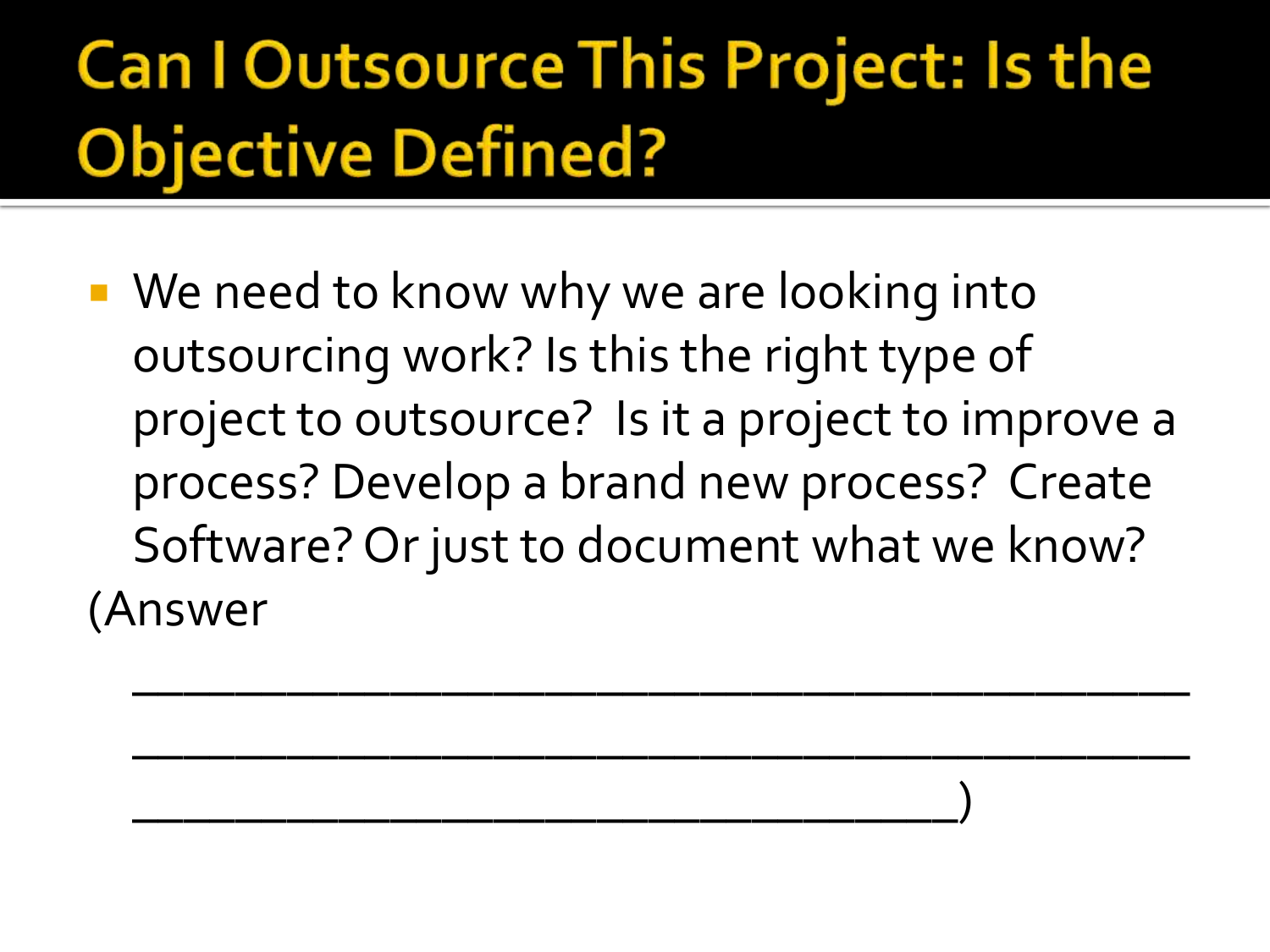# **Can I Outsource This Project: Do We Know Which Deliverables We Want?**

- Can you choose from the following list of Business Process deliverables, or define your own custom work request? (Yes \_\_\_\_\_\_ No \_\_\_\_\_\_\_)
- **BPMN 2.0 (VISIO or EA)**
- **Story Mapping**
- **Activity Diagrams**
- Database Schema
- **Use Case Diagrams**
- **Business Req. Document (BRD)**
- **User Stories**
- **Traceability Matrix**
- $\blacksquare$  Custom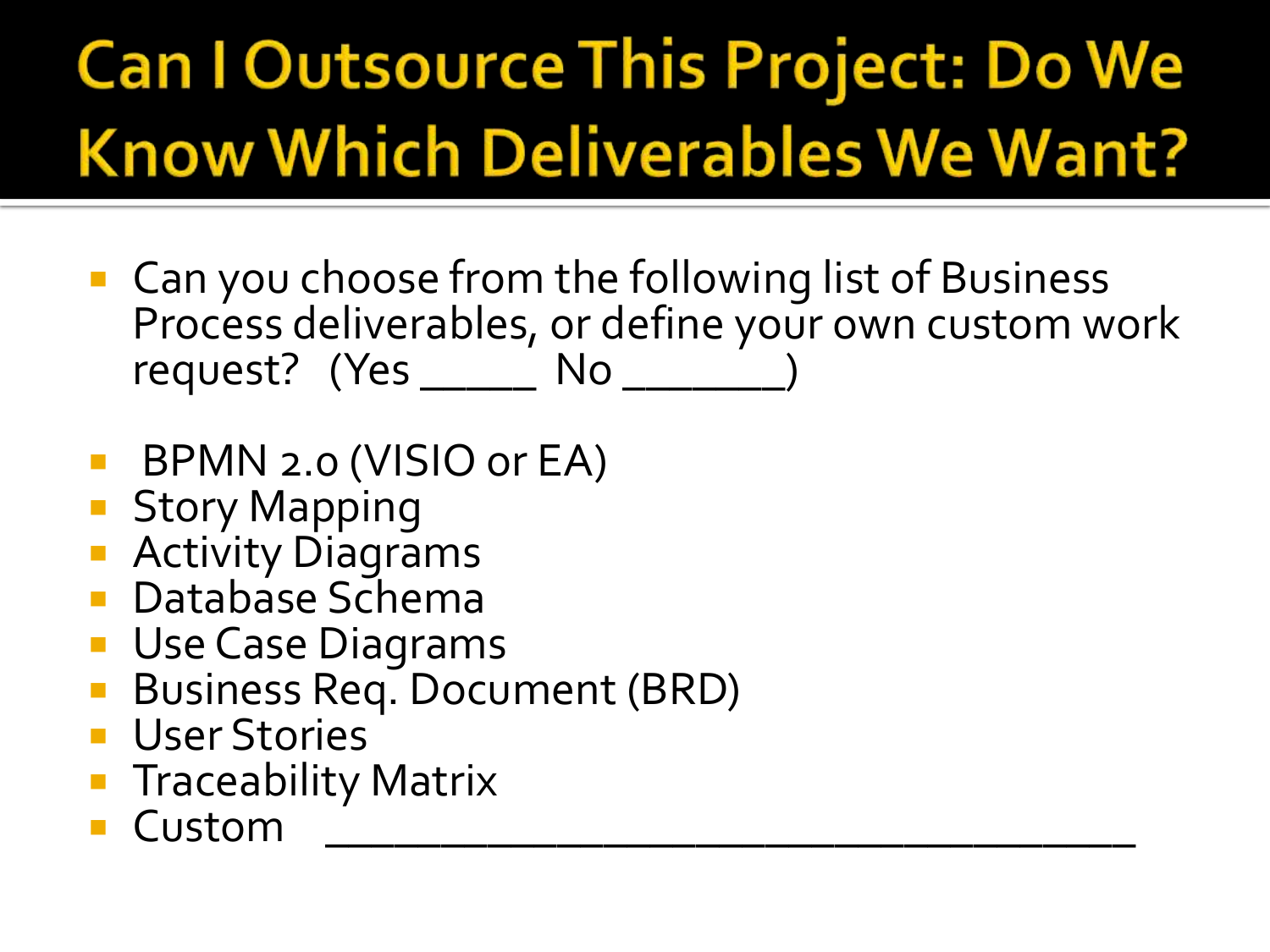## **Can I Outsource This Project: What Data Do I Need to Provide?**

If your project requires research on your Intranet, can we access your Intranet through a VPN you create?

OR If VPN is not accessible, can you collect all documentation in-house and send it to us? (Examples: Job Aids/Job Descriptions, Roles and Responsibilities, Existing process documentation, BRS, etc.)

Yes No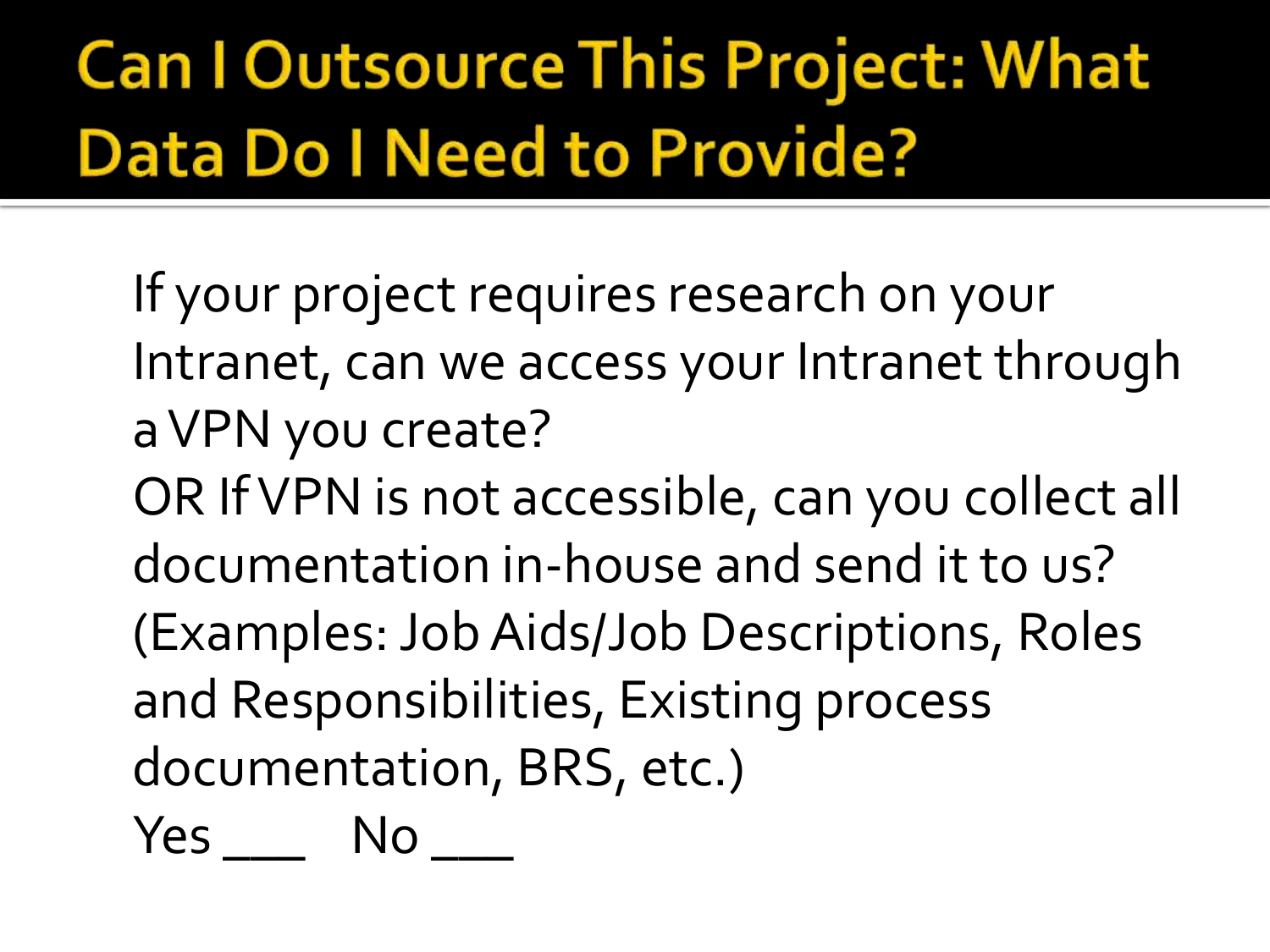### **Can I Outsource This Project: Who Needs to Join the Project?**

- Do you know who all the Subject Matter Experts are for the business process?
- (Yes \_\_\_ No \_\_\_ ) Are these Subject Matter Experts available and willing to add phone or skype interviews to their schedule?
- Are there others who must join the project and are able and willing to do so? These can be developers, product owners, database specialists, testing specialists and end-users.  $(Yes \_\_\_$  No  $\_\_$  N/ $\bar{A} \_\_$ )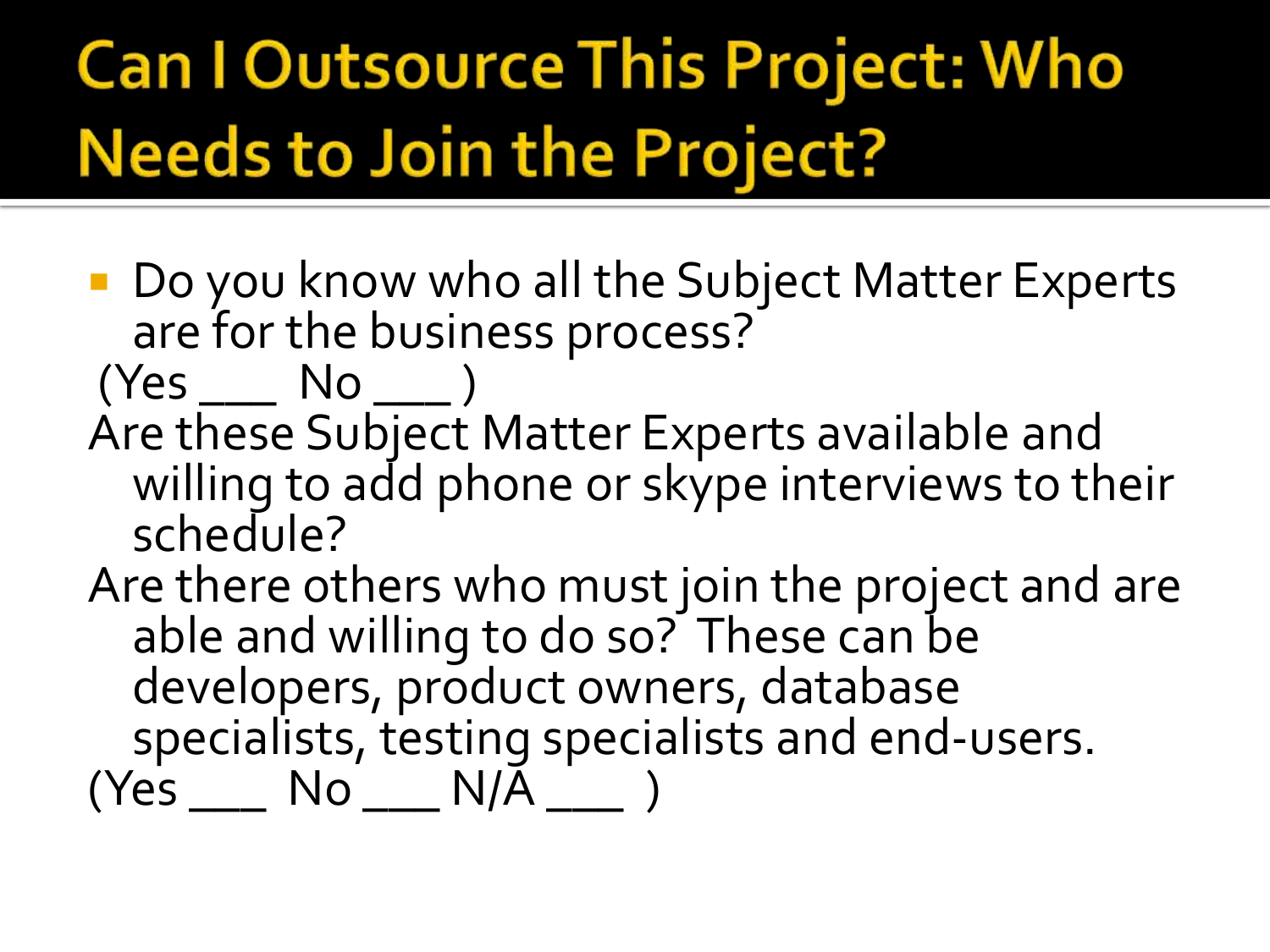# **Can we Outsource This Project: How Will the Project Management Work?**

Do you want us to join your development team remotely? (Yes  $\rule{1em}{}$  No  $\rule{1em}{}$  N/A  $\rule{1em}{}$ ) OR shall we run our project independently, and set up appointments with your SME's?  $(Yes$   $No$   $N/A$   $)$ Do you have remote project communication already set up for us to join? (e.g. Skype/JIRA)  $(Yes \_ No \_ N/A)$ OR shall we set up a project communication platform and be the Project Manager ourselves?  $(Yes \_ No \_ N/A )$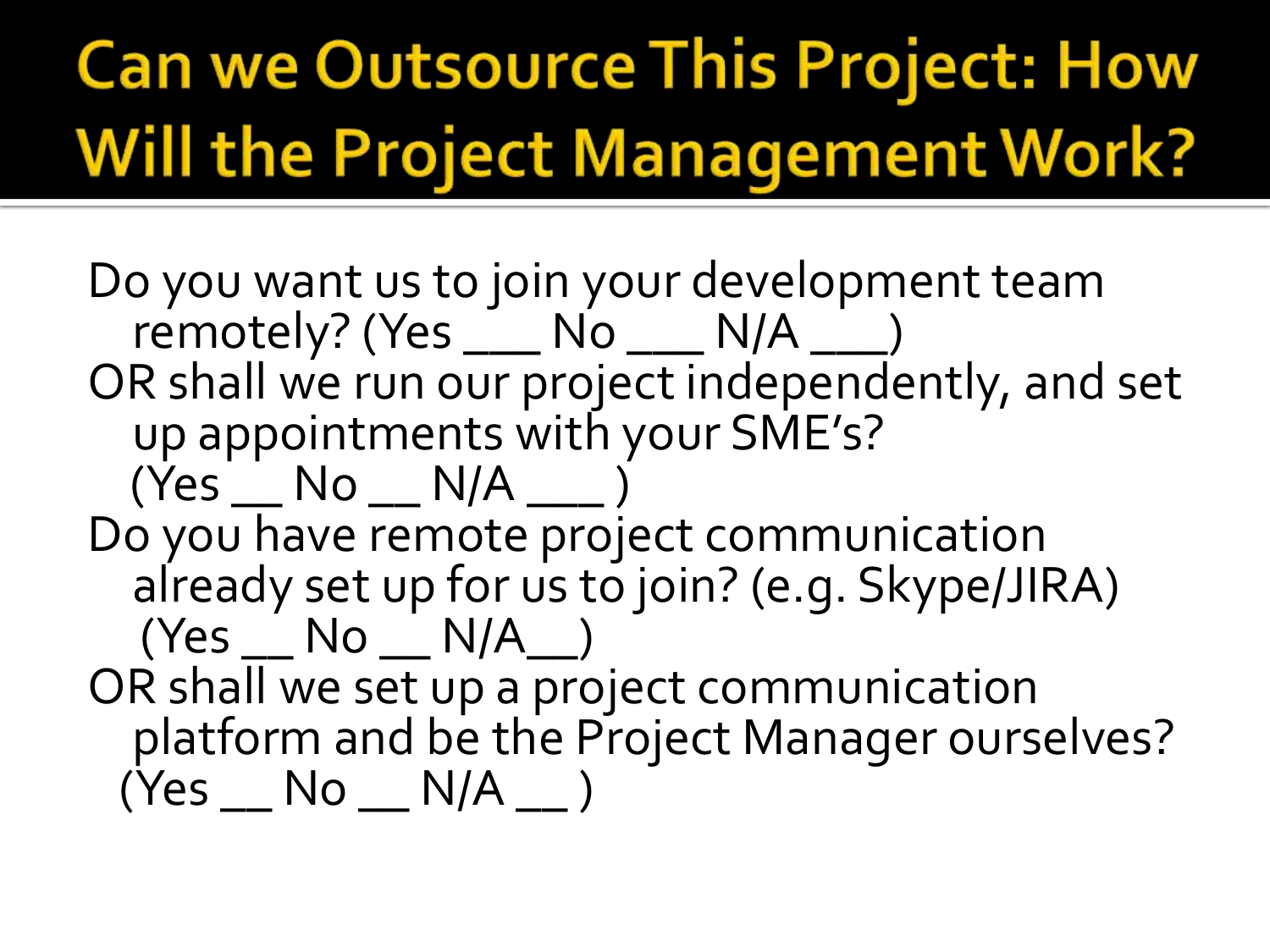### **Can I Outsource This project: How Will Quality Assurance Work?**

Have you defined criteria for deliverables?  $(Yes \_ No \_ N/A \_ )$ Do you want us to define the criteria?  $(Yes \_ No \_ N/A \_ )$ 

Do you know who will sign-off on the end product?

 $(Yes \_ No \_ N/A \_ )$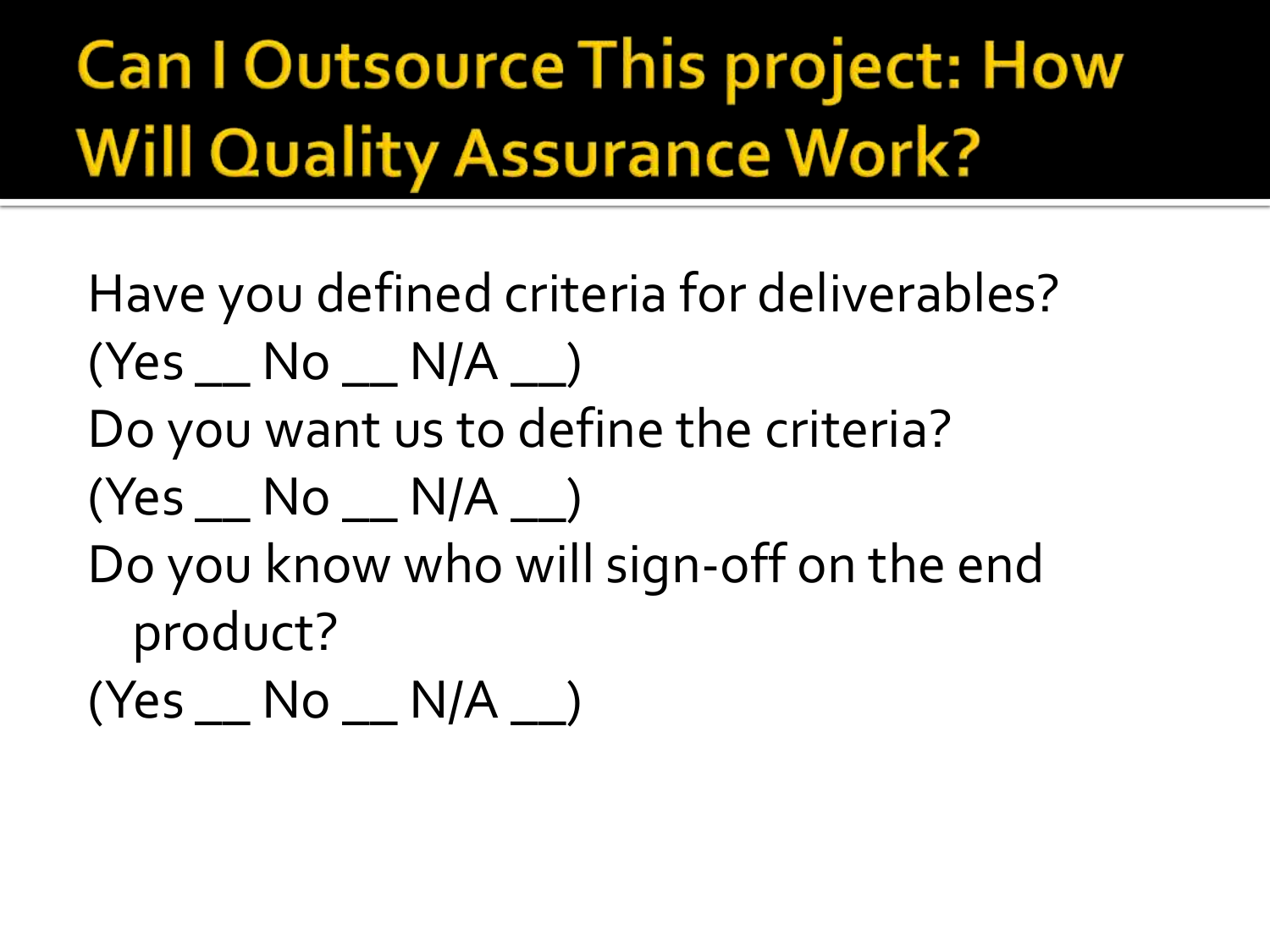#### **Can I Outsource This Project: How Shall We Control Costs?**

- **Exery project has risk. Business Process Analysis can** be like archaeology – you may uncover a spoon, or a village.
- **Project risk can often be reduced with an Agile** approach, so small increments of work are delivered within a specific time frame
- **If** Is a budget in place for this project?  $Yes$   $No$   $\_\_$

Fixed budget - Yes \_\_\_\_ No \_\_\_\_ OR Not fixed, hourly billing Yes \_\_\_\_ No \_\_\_\_ Time constraint – length of contract: \_\_\_\_ If hourly billing, minimum hours/week \_\_\_\_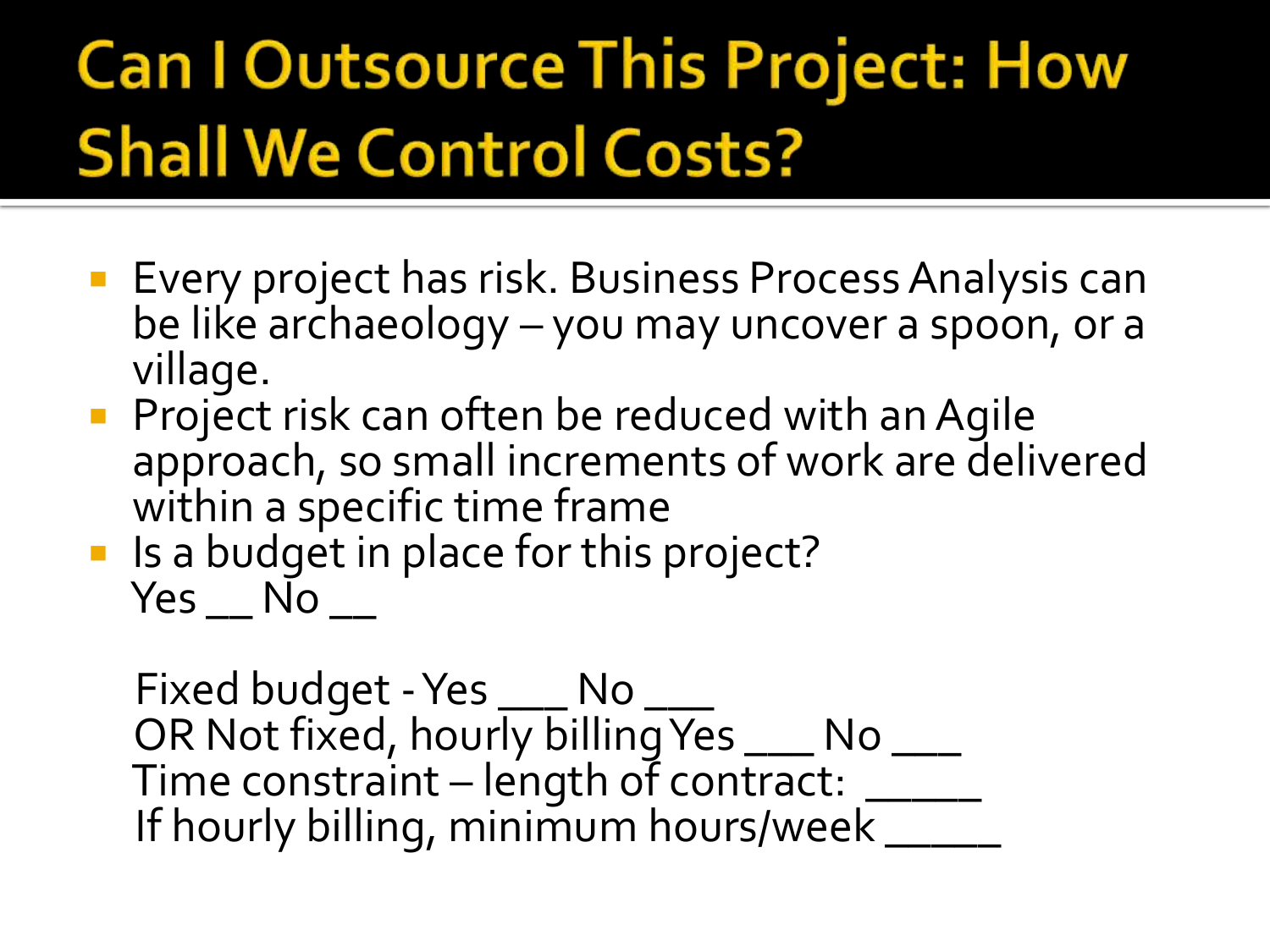# Yes we can do this project remotely!!

- **If you have answered all the questions so far,** you should know by now if the remote project option is right for you
- We can travel to some US locations for temporary site visits to gather requirements – let's talk about it!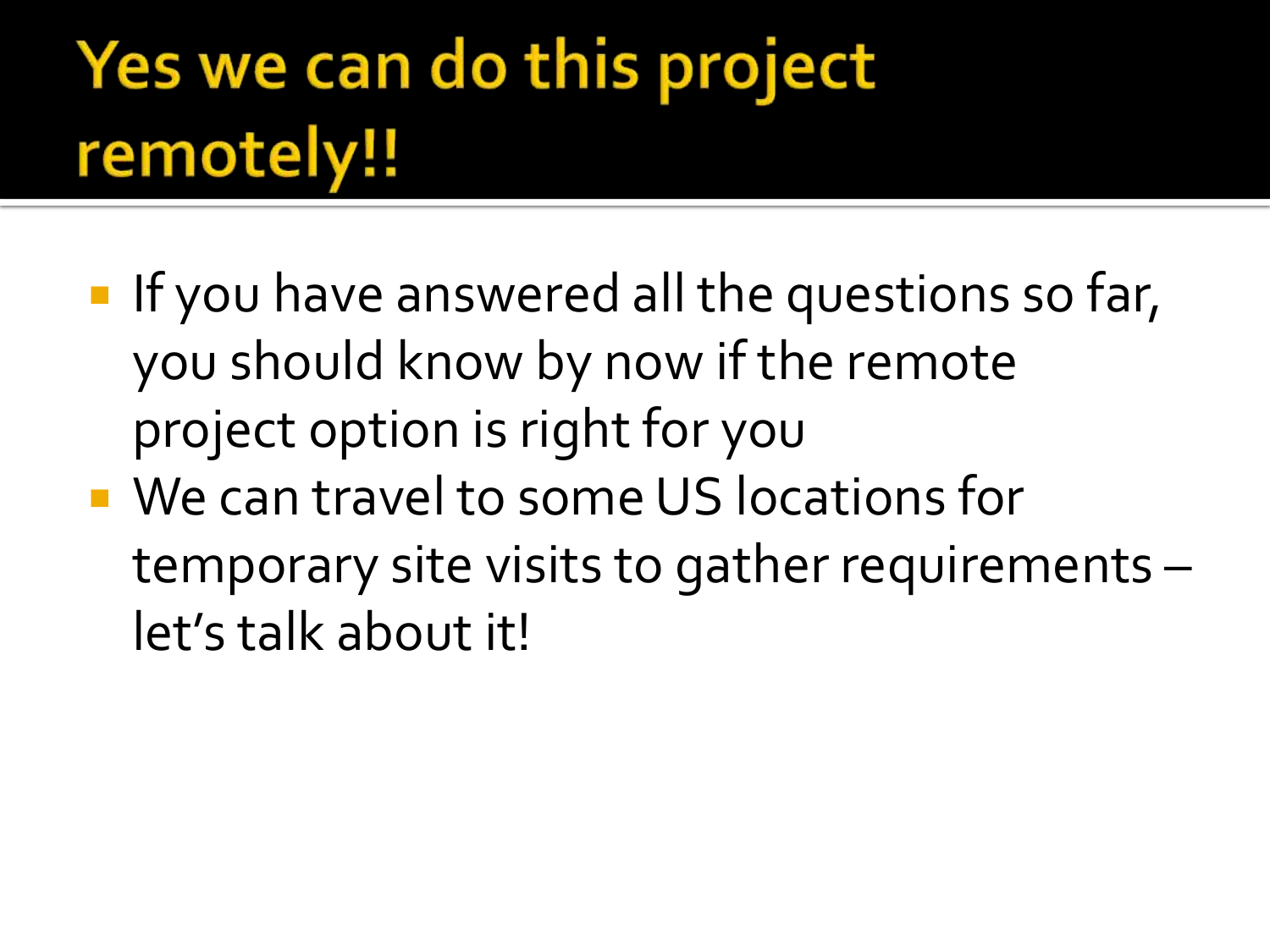## **How to Get Started with the Remote Project**

- **Fill out a Request for Proposal from the web site**
- We will set up an account for you
- **Upon proposal acceptance, we create a project** schedule together, exchange documents, set milestones, define deliverables and project scope
- We participate in work reviews with your subject matter experts to assure accuracy and quality
- **Project management software tracks everything** we do together